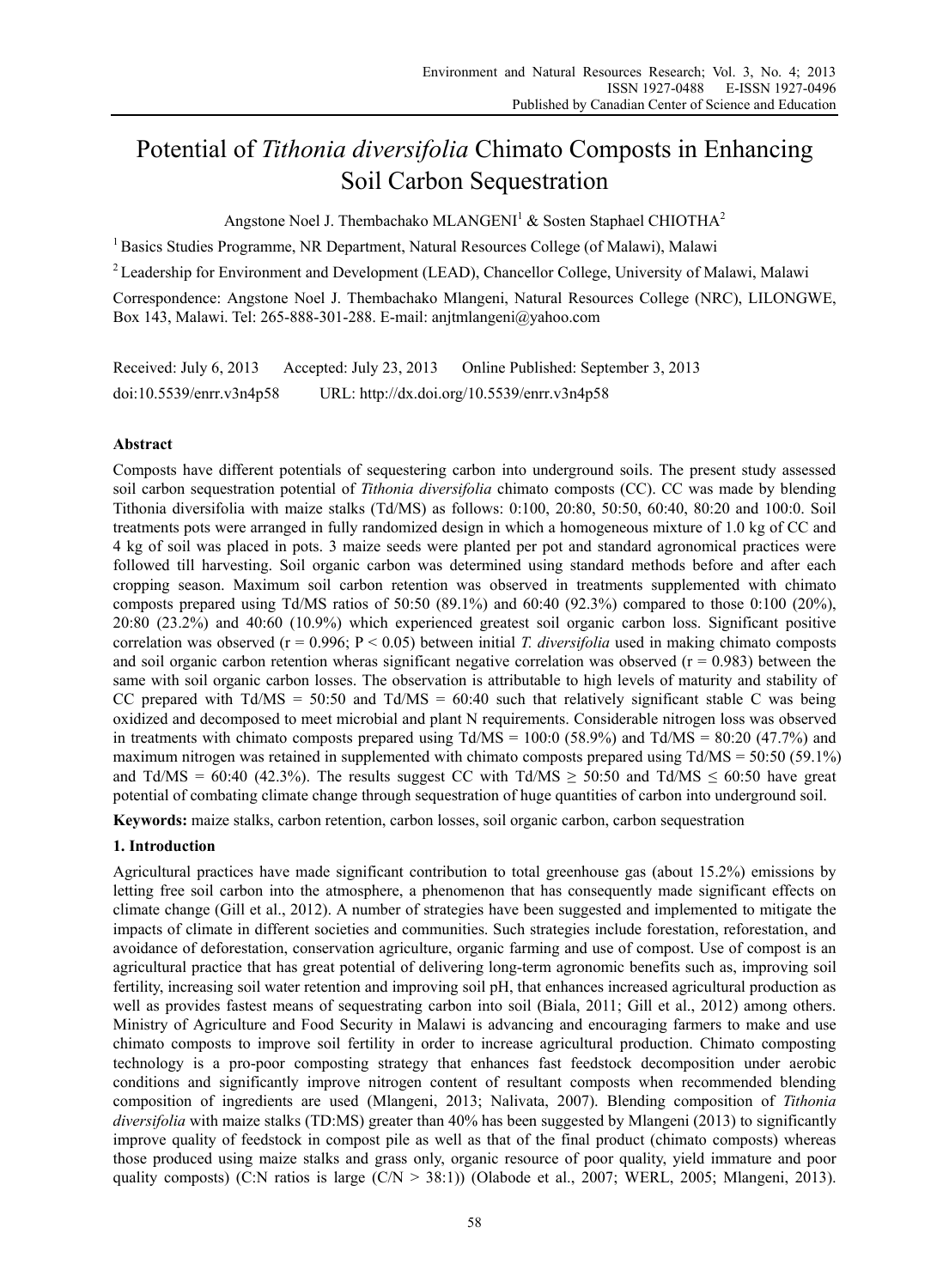Specifically, chimato composts made by blending *Tithonia diversifolia (T. diversifolia)* with maize stalks in the ratio Td/MS = 50/50 (v/v) and Td/MS = 60/40 (for both w/w and v/v) produce high quality composts - nitrogen content reaches as high as 2.37% and C/N ratio reaches as low as 12:1 (Mlangeni, 2013). Chimato composts produced using TD:MS > 40% is also reported to possess large values pH (pH > 8.0), low C/N ratio (C/N < 20) and high nitrogen content ( $N \ge 1.67\%$ ) (Mlangeni, 2013). However, most household farmers produce chimato composts using mostly these maize stalks and grass which yield immature composts. Such chimato composts are reported to be well matured and stable (Biala, 2011; Gill et al., 2012); their compost ingredients provide compost piles with optimum aeration and moisture that enhance optimum aerobic decomposition (Mlangeni, 2013; WSU, 2010). It is reported that carbon atoms supplied alongside well matured composts stay longer in the soil (Biala, 2011) because carbon atoms in well matured composts is more stable whereas carbon atoms supplied alongside immature composts continues to degrade uncontrollably in the soil and emit enormous carbon dioxide, methane and nitrous oxide (Biala, 2011; CCQC, 2001). Microbes actively continue to degrade the carbon in the soil using the limited available nitrogen thereby depleting soil carbon, nitrogen and nitrogen (Gill et al, 2012; USCC, 2008). Thus stable carbon atoms supplied alongside well matured composts do not compete with plants for nitrogen or oxygen in the soil (CCQC, 2001; Wu et al., 2000). In addition, underground carbon is reported to be also more stable than surface carbon; hence, carbon atoms ploughed into soil experience minimal degradation. Thus, application of mature composts has potential of locking up carbon and nitrogen in soil. Compost application into agricultural fields effectively diverts emissions from the atmosphere and converts and store the carbon or nitrogen in organic form in underground soils for a long time (Francou et al., 2008; GMWDA, 2009). Significant amount of nitrous oxide is produced when nitrogen biochemical transform in soil mainly through nitrification/denitrification processes. Production of methane has great global warming potential of about 23 times worse than carbon dioxide whereas nitrous oxide is about 296 times worse than carbon dioxide (USCC, 2008; Biala, 2011; Gill et al., 2012). Therefore, there is a need to make significant attempts to reduce production of methane and nitrous oxide alongside carbon dioxide by increasing quantity of carbon atoms retained in soil as well as minimizing quantity of soil carbon losses thereby significantly enhancing soil carbon sequestration. The study was carried to assess the extent chimato composts produced using varied blending ratios of *T. diversifolia* with maize stalks sequestrate carbon into underground soils.

#### **2. Materials and Methods**

#### *2.1 Experimental Set up and Treatments*

Seven standard composts Td0, Td20, Td40, Td60, Td80 and Td100 were made using *T. diversifolia* and maize stalks, blended in the ratios (Td/MS) of 0:100, 20:80, 50:50, 60:40, 80:20 and 100:0 respectively. Both ingredients used in compost pile were chopped into pieces ranging from 5.0 cm to 10.0 cm before being composted under a roofed shed. Similarly, seven soil treatments were arranged in a fully randomized design in which a homogeneous mixture of 1.0 kg of chimato composts and 4 kg of soil, whose initial carbon content and pH were low 0.89% and pH (pH < 6) respectively, were placed in plastic pots with an inside diameter of 20 cm and consisted of three replicates. The soil used in the study was collected from a depth of 0-15 cm at Msundwe area located at 13°31'9.43" and +33°57'57.79" in Lilongwe district, Malawi. Chimato compost supplementation treatments were as follows: - (i) Soil supplemented with Td0; (ii) Soil supplemented with Td20; (iii) Soil supplemented with Td50; (iv) soil supplemented with Td60; (v) Soil supplemented with Td80; (vi) Soil supplemented with Td100; (vii) and Soil supplemented with no compost (control). Four viable maize seeds were planted in each pot. The control pot consisted of 5 kg soil mass of homogenized soil.

#### *2.2 Soil Analysis*

Homogenized mixture of soil sample from each treatment were analyzed TKN and organic carbon using the Kjeldahl apparatus (Jeffery et al., 1989) immediately after compost supplementation and after harvest and for pH using 827 pH lab Metrohm electrode.

#### *2.3 Data Analysis*

The data was analyzed using SPSS (SPSS 17) computer package. Analysis of variance was done to compare and determine level of variation of TKN, total organic carbon, carbon retention, and carbon losses in soil. Significant differences were determined at  $P \le 0.05$ .

#### **3. Results and Discussion**

#### *3.1 Effect of T. diversifolia Chimato Composts on Total Soil Organic Carbon*

Results showed significant increase in soil organic carbon, SOC, in almost all the treatments after cropping season preceding initial compost supplementation except that of the control treatment. As shown in table 1, SOC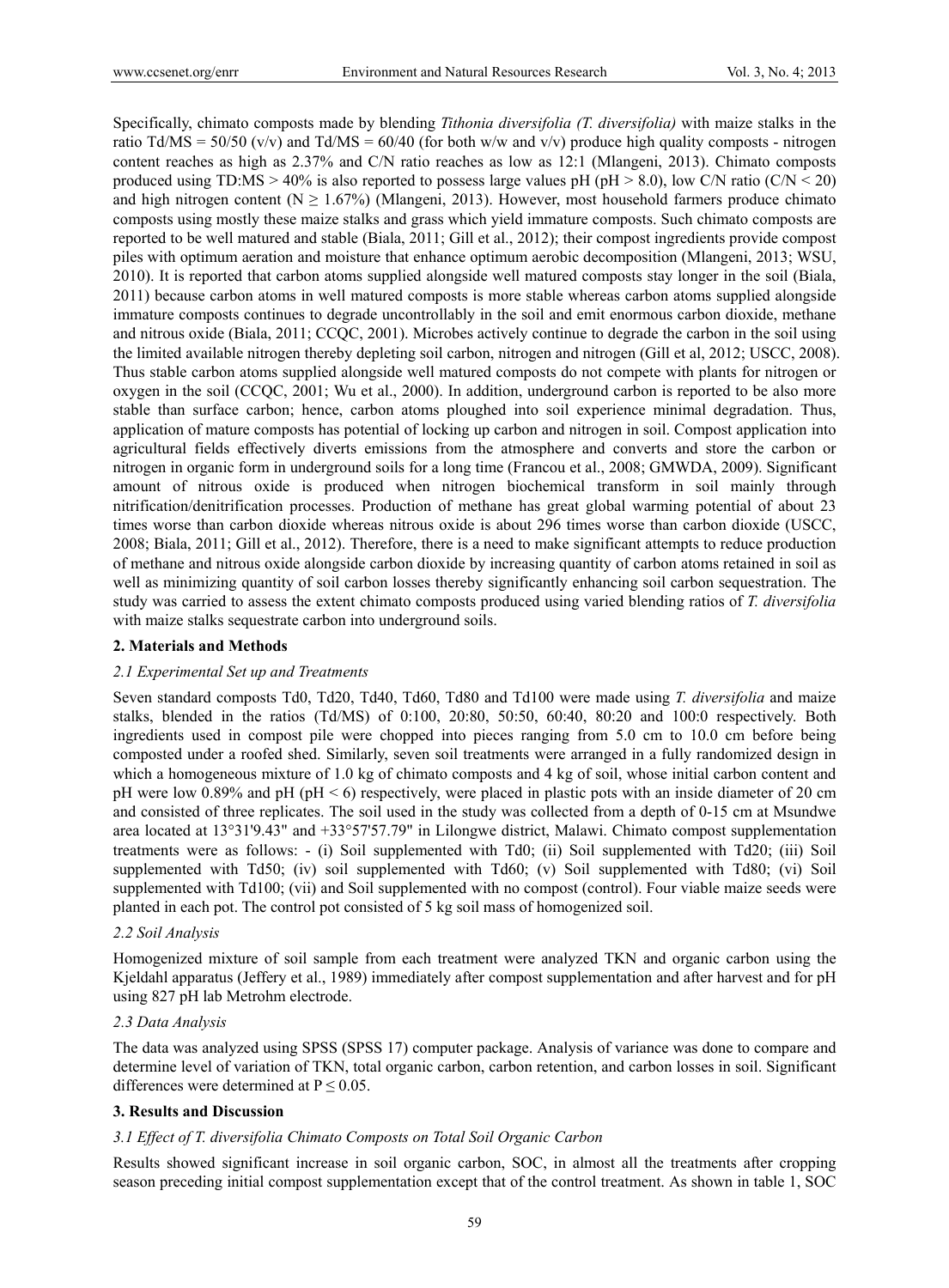increased by a margin of 29%, 44%, 61%, 140%, 143%, 79%, and 99% from an initial SOC content of 0.89 g in soils supplemented with Td0, Td20, Td40, Td50, Td60, Td80 and Td100 respectively. In the control treatment, SOC content decreased from 0.89 g to 0.78 g, In other treatments, SOC increased in the following order: Control  $<$  Td0  $<$  Td20  $<$  Td40  $<$  Td80  $<$  Td100  $<$  Td50  $<$  Td60.

| Table 1. Carbon variation in supplemented soils over two years (in 100 g soil) |  |  |  |
|--------------------------------------------------------------------------------|--|--|--|
|                                                                                |  |  |  |

| Chimato<br>Compost | Amount of Initial<br>SOC(g) | Amount of SOC <sup>a</sup><br>(g) | Amount of SOC <sup>a</sup><br>gain(g) | $%$ of SOC <sup>a</sup><br>gain (%) | Amount of SOC <sup>b</sup><br>(g) | Amount of SOC <sup>b</sup><br>lost(g) | $%$ of SOC <sup>b</sup><br>lost (%) |
|--------------------|-----------------------------|-----------------------------------|---------------------------------------|-------------------------------------|-----------------------------------|---------------------------------------|-------------------------------------|
|                    |                             |                                   |                                       |                                     |                                   |                                       |                                     |
| Td0                | $0.89 \pm 0.03$             | $1.15 \pm 0.01$                   | $0.26 \pm 0.04$                       | 29                                  | $0.64 \pm 0.03$                   | $0.51 \pm 0.03$                       | 45                                  |
| Td20               | $0.89 \pm 0.03$             | $1.28 \pm 0.01$                   | $0.39 \pm 0.04$                       | 44                                  | $0.59 \pm 0.03$                   | $0.69 \pm 0.03$                       | 54                                  |
| Td40               | $0.89 \pm 0.03$             | $1.43 \pm 0.03$                   | $0.54 \pm 0.05$                       | 61                                  | $0.86 \pm 0.02$                   | $0.57 \pm 0.03$                       | 40                                  |
| Td50               | $0.89 \pm 0.03$             | $2.14 \pm 0.03$                   | $1.25 \pm 0.10$                       | 140                                 | $1.82 \pm 0.02$                   | $0.32 \pm 0.03$                       | 15                                  |
| Td60               | $0.89 \pm 0.03$             | $2.16 \pm 0.03$                   | $1.27 \pm 0.10$                       | 143                                 | $1.95 \pm 0.02$                   | $0.21 \pm 0.03$                       | 10                                  |
| <b>Td80</b>        | $0.89 \pm 0.03$             | $1.59 \pm 0.02$                   | $0.70 \pm 0.05$                       | 79                                  | $1.44\pm 0.02$                    | $0.15 \pm 0.03$                       | 9                                   |
| Td100              | $0.89 \pm 0.03$             | $1.77 \pm 0.01$                   | $0.88 \pm 0.05$                       | 99                                  | $1.63 \pm 0.02$                   | $0.14 \pm 0.03$                       | 8                                   |
| control            | $0.89 \pm 0.03$             | $0.78 \pm 0.02$                   | $-0.11 \pm 0.03$                      | $-12$                               | $0.70 \pm 0.02$                   | $0.08 \pm 0.03$                       | 11                                  |

 $a =$  after 1st (Year) cropping season.

 $b =$  after 2nd (Year) cropping season.

The results indicated that supplementation of chimato composts with  $Td/MS \leq Td40$  significantly increased quantity of Carbon atoms in the soil during the initial cropping season. Generally, the observations showed that chimato compost supplementation positively impacted SOC content. However, SOC in the control treatment decreased from 0.89 g to 0.78 g during the same cropping season indicating a negative increase of -12%. Minimal increments were observed in Td0 and Td20 treatments (Table 1) which were supplemented with chimato composts made using large quantities of maize stalks. The observations indicated that different proportions of *T. diversifolia* used in making composts influenced carbon retentions and loss in soils differently. Chimato composts Td60 made using *T. diversifolia* and maize stalks blending ratios of 60:40 influenced greatest increase of SOC of 143% followed by Td50 that influenced 140% increase of SOC during the first cropping season. It was also observed that treatments Td0, Td20 and Td40, supplemented with chimato compost that possessed greatest C:N ratios (C:N = 33:1, 28:1 and 24:1) (Mlangeni 2013) yielded least SOC after first cropping, which did not match the initial composts' carbon content (EPA, 2008). This observation is attributable to rapid uncontrolled carbon oxidation and carbon degradation of immature and unstable components of chimato composts Td0, Td20 and Td40 supplemented in the treatments. The large SOC increase observed in Td50 and Td60 treatments can be explained by both initial quantities of carbon atoms supplemented into the soils and stability of chimato composts Td50 and Td60. Chimato composts Td50 and Td60 did not only supply the soil with greatest quantities of carbon atoms which increased SOC content but also supplied the soils with most stable carbon fractions that resisted significant rapid decomposition since well matured composts possess these in great numbers.

Despite supplying Td80 and Td100 treatments with chimato composts that possessed low quantities of carbon as evidenced by low C:N ratios (C:N ratio 11:1 and 12:1 respectively), the treatments relatively showed 79% and 99% increase in SOC. Total SOC in Td80 and Td100 treatments were lower than that of Td50 and Td60 treatments. The observation can be explained by stability and quantity of initial carbon in Td80 and Td100 treatments. Even though carbon fractions were stable in chimato composts Td80 and Td100, the composts possessed low initial carbon content hence the low observed carbon atoms in Td80 and Td100 treatments (Biala, 2011; Francou et al., 2008; GMWDA, 2009). Since pH ( $> 8.3$ ) values of composts suggest occurrence of CO<sub>3</sub><sup>2</sup> precursors to pH, high pH values of Td80 and Td100 treatments could be attributed to presence of  $CO<sub>3</sub><sup>2</sup>$  that probably formed either calcium carbonate or potassium carbonates or sodium carbonate (CCQC, 2001; Onwueme & Sinha, 1991) which may take longer to decompose in soils. Therefore, chimato composts in Td80 and Td100 treatments may have had significant influence on the chemistry of soil as well as chemical reactions taking place in the soil which include restricting conversion of carbonates to easily volatized carbon dioxide. Hence, this might have significantly increased carbon retention and decreased carbon losses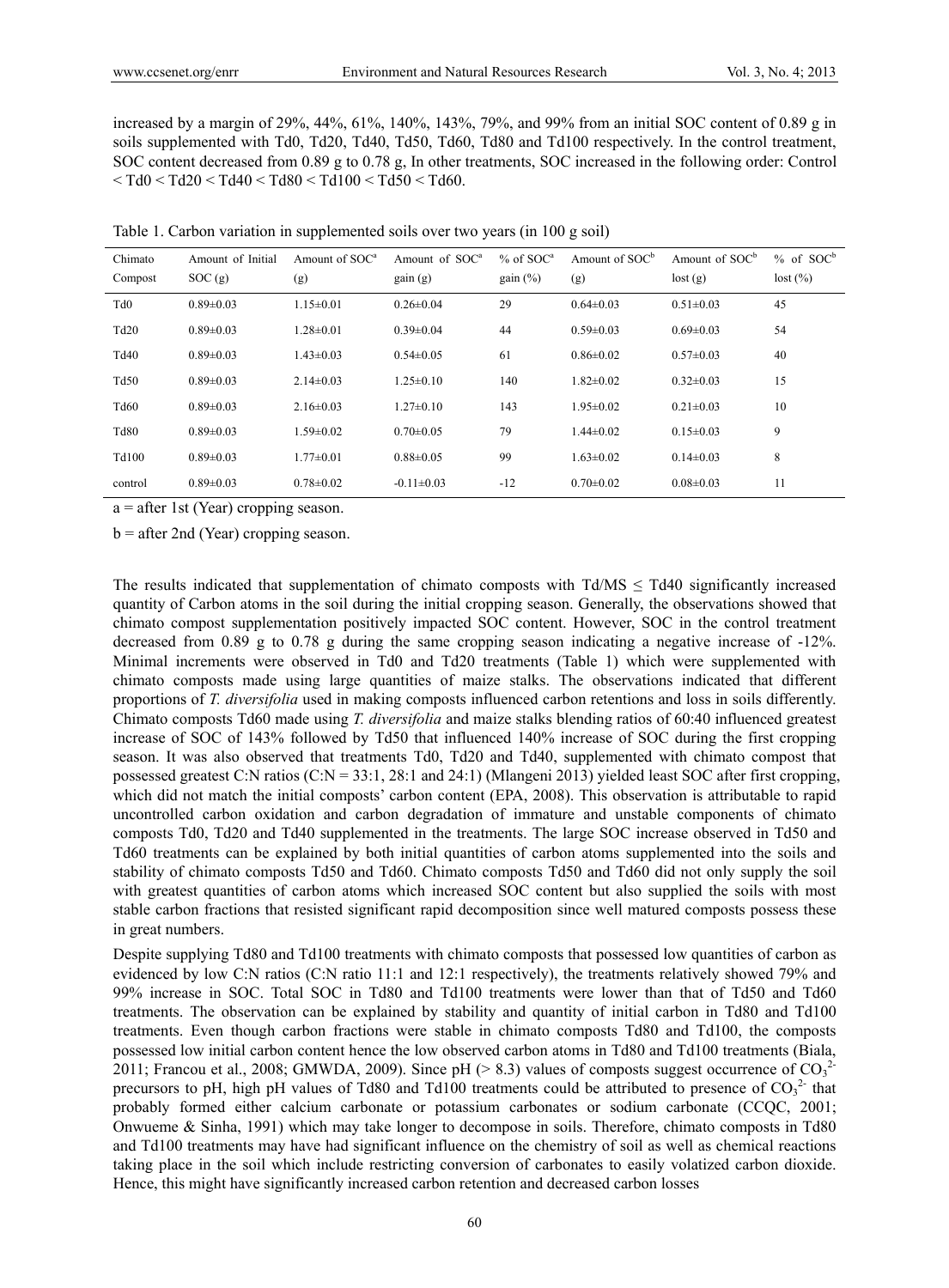#### *3.2 Impact of T. diversifolia Chimato Composts on Soil Carbon Retention*



Figure 1. Effect of *T. diversifolia* chimato composts on soil carbon retention

Carbon retention in each treatment increased in increasing order of *T. diversifolia* used in making chimato composts (up to 60% *T. diversifolia*). Td60 retained greatest quantity of carbon atoms (1.27 g) and in other treatments, carbon retention decreased in the following order:  $T d60 > T d50 > T d100 > T d80 > T d40 > T20 >$ Td20> control (Figure 1). The observation suggested that within the region of 0-60% *T. diversifolia* content in compost piles, *T. diversifolia* indirectly influenced carbon stability in the soil by influencing varied levels of maturity of chimato composts that affected stability carbon atoms. It is suggested that blending compositions of Td/MS of 50:50, 60:40, 80:20 and 100:0 in chimato composts Td50, Td60, Td80 and Td100 respectively that influenced optimal aeration and optimal moisture content in chimato composts piles and enhanced thorough maturity of chimato composts (Mlangeni, 2013), further influenced stability of carbon atoms in the soil which further affected the process of C mineralization. The results are in agreement to the findings of Bernal and others (1998) and reports by EPA (2008) that well matured composts possess large quantities of stable carbon and humic substances that significantly resist further chemical oxidation and microbial degradation. Therefore, it can be argued that chimato composts Td50 and Td60, that indicated highest SOC (1.25 g and 1.27 g respectively) (Figure 1) during the first cropping season, were most well matured and possessed most stable carbon components implying that they experienced greatest resistance to further degradation (EPA, 2008; Bernal et al, 1998). The results further indicated that chimato composts possessed stable carbon that significantly resisted further chemical oxidation and microbial degradation hence the likely pathway of carbon loss was leaching rather than oxidation and emissions. Therefore, carbon losses in Td80 and Td100 could be attributable to leaching of nutrients as carbonates and other water soluble carboceous compounds hence, the observed high carbon retention. Td0 and Td20 treatments retained comparable quantities of soil C-atoms as to those of Td80 and Td100 treatments during the first cropping seasons (Figure 1). Even though comparable soil C-atoms was retained, it is evident that enormous carbon emissions occurred in Td0 and Td20 treatments as a result of decomposition of the large quantity of imported carbon than in Td80 and Td100 treatments (Figure 1). By percentage, Td80 and Td100 treatments retained largest proportion (79% and 99 % respectively) whereas Td0 and Td20 treatments retained 29% and 44% respectively. The observation confirms that Td80 and Td100 compost possessed more stable organic carbon atoms that slowly decomposed and chemically resisted further degradation. This process helps reduce emissions by sequestering (locking up) the carbon into underground soil and reduce in  $CO<sub>2</sub>$  levels in the atmosphere (CAW, 2012; BNYK, 2010). A significant negative correlation was observed between initial T. diversifolia used in making chimato composts and SOC losses (r = 0.996). Assuming the SOC loss is translated to carbon emissions; it is clear that during first cropping season, greatest carbon losses occurred in Td0 then Td20 followed by Td40.

#### *3.3 Impact of T. diversifolia Chimato Composts on SOC Loss*

As shown in Figure 2, during the second cropping season, SOC losses were generally observed reducing in increasing order of quantities of *T. diversifolia* used in making chimato composts supplemented into the soil. Greatest carbon reduction was observed in treatment Td20 and reduced in the following order: Td20  $>$  Td0  $>$  $Td40 > Td50 >$  control  $> Td60 = Td80 > Td100$  by percentage. On the other hand, lowest SOC losses were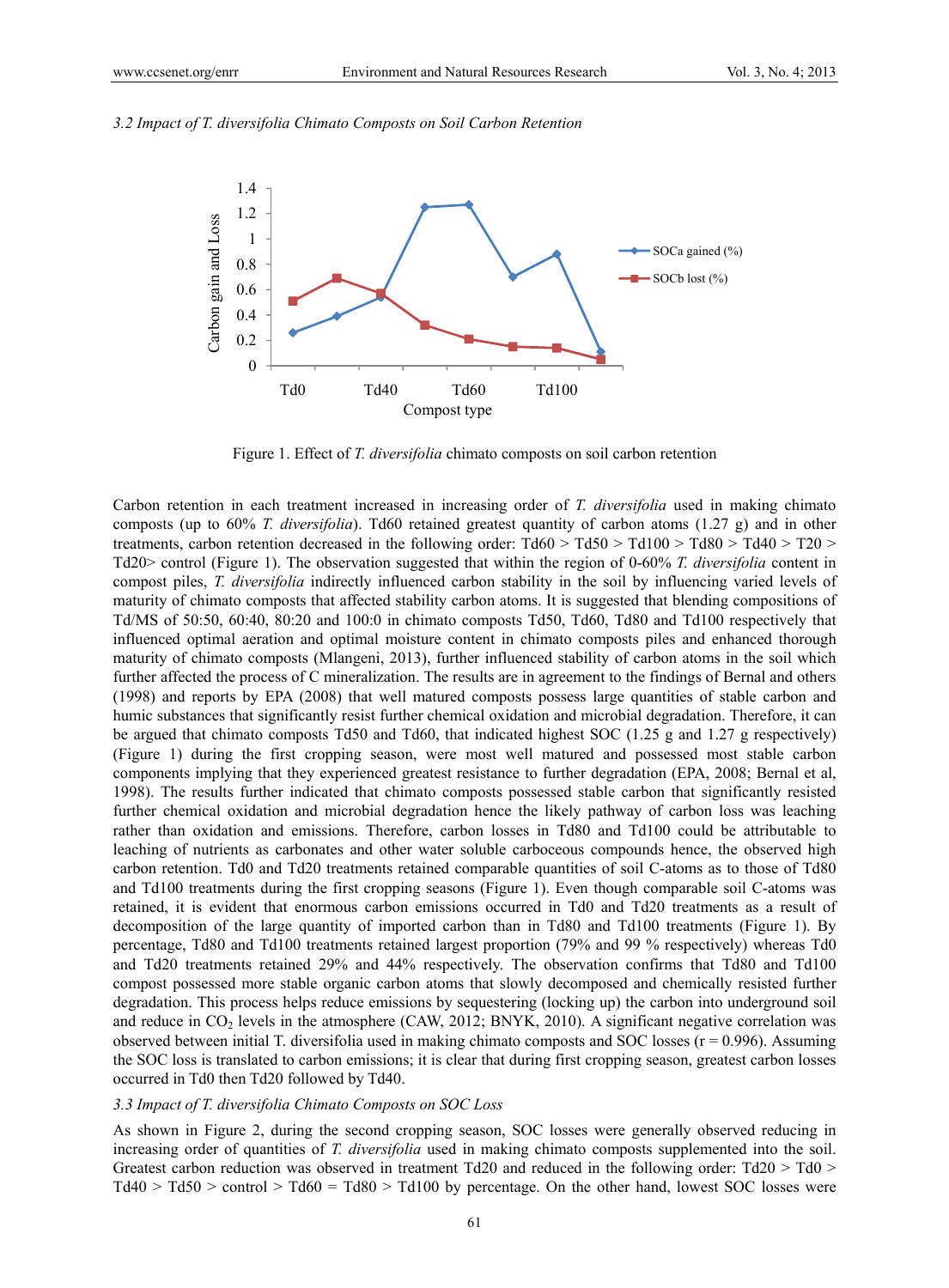observed in the control treatment followed by Td100 treatment, and the losses followed a different pattern which saw Td0 and Td40 swapping positions.



Figure 2. C atoms retention and carbon loss in various treatments

As observed in Figure 2, carbon losses were in the following order: Td20 > Td40 > Td0 > Td50 > Td60 > Td80 > Td100 > control. The control treatment lost SOC amounting to 0.11 g during the first cropping season and 0.08 during the second cropping season representing 12% and 11% losses respectively. The observed high values of carbon losses in Td0, Td20 and Td40 treatments during the second cropping season are attributable to compost's immaturity (since all soil management practices were replicated on each treatment except use of compost) (USCC, 2008; Biddlestone & Gray, 1987) and high levels of unstableness of carbon atoms in the composts (Francou et al., 2008; GMWDA, 2009). These two factors might have triggered further rapid microbial activities. Thus, instability of carboceous compounds in composts enhanced further chemical oxidation and microbial degradation which released enormous carbon dioxide, methane and nitrous oxides. The minimal values of carbon losses observed in the control treatment are attributed to absence of unstable carbon atoms and/or carboceous compounds. This is because during the subsequent cropping season, the plants used most of the soil nitrogen for biomass building thereby depleting soil nitrogen likely to enhance rapid microbial activities (Francou et al., 2008). In addition, the available stable carbon atoms in the control treatment were in low quantities which experienced minimal anaerobic microbial activities with little or no replacement at all. The observed differences between Td0, Td20, Td40 and the control could also be attributed to absence or minimal availability of nitrogen for microbes to use to degrade the carbon atoms further. Carbon atoms stability seemed to have reached highest possible stability stage. However, Td50, Td60, Td80 and Td100 treatments showed no significant differences in their SOC losses (p > 0.207,  $\alpha$  = 0.05; Wilcoxon). The observation could be explained by carbonates losses and other soluble carbonic compounds. Td80 and Td100 treatments are reported to possess large quantities of carbonates (Mlangeni, 2013b) which were lost as leachate from the pots, hence carbon losses were more pronounced and became at pur with those of Td50 and Td60 treatments. Chimato composts Td50 and Td60 were aerobically more mature (Mlangeni, 2013) and were expected to be more stable and more resistant to further rapid microbial decomposition (Francou et al., 2008) than those of Td0 Td20 and Td40, since mature composts are characterized by containing large quantities of stable humic substances and table soil carbon remains bound in the soil for long periods of time (GMWDA, 2009). In addition, Td0 and Td20 treatments were also expected to possess relatively largest initial carbon content but indicated lower values of retained carbon; suggesting that greatest carbon losses might have occurred during the first cropping season. The observation is attributed to large quantity of non-compost materials of Td0 and Td20 (Mlangeni 2013) that continued to degrade while in soil a process that depleted limited soil and compost nitrogen and carbon further (Biala, 2011; Gill et al, 2012). The observation is also attributed to large C/N ratios of Td0 and Td20 since carbon mineralization decreases with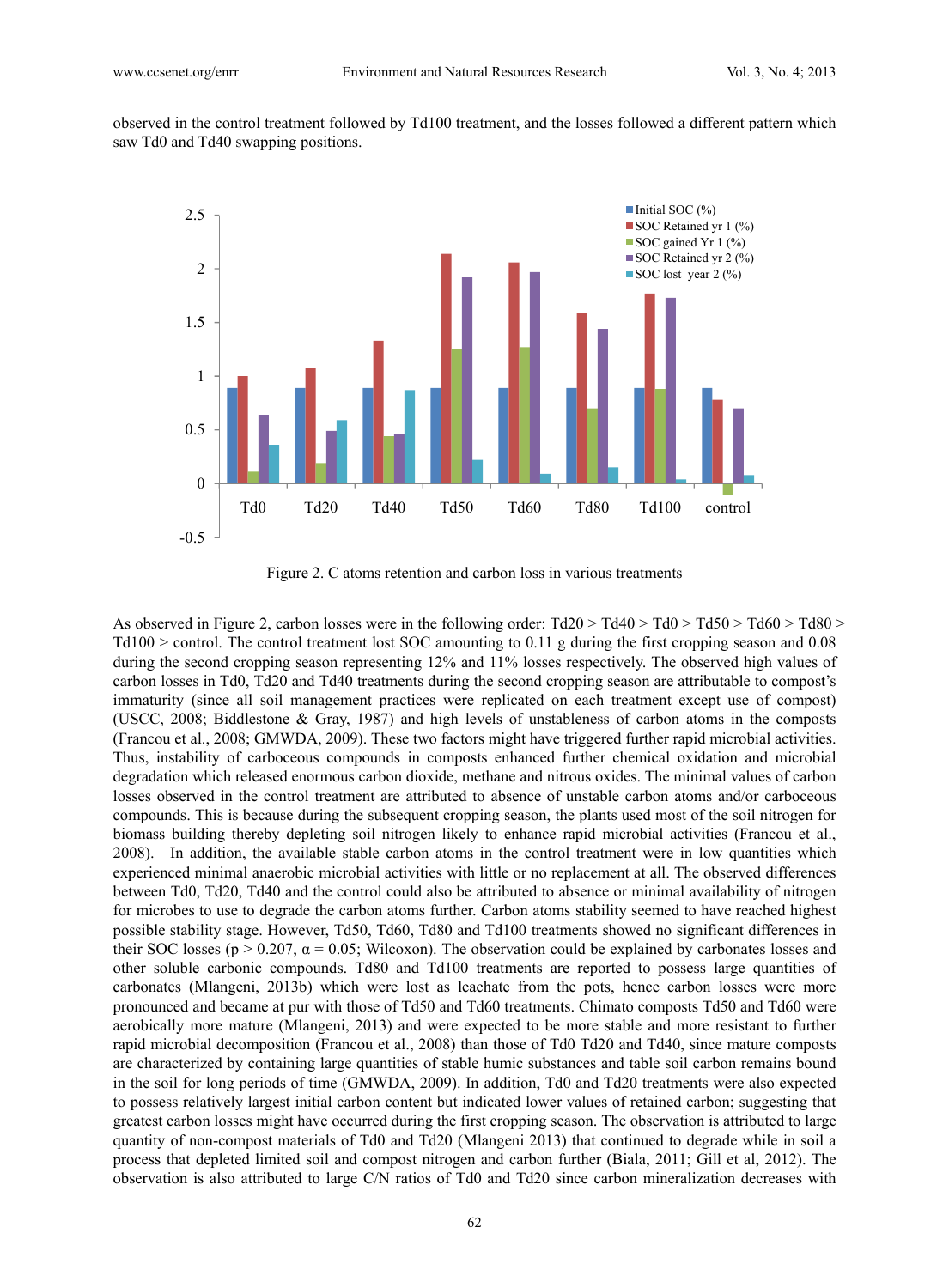increasing C/N ratio (Gill et al, 2012). As a result, significant active and rapid uncontrolled microbial activities and/or oxidation might have continued under anaerobic conditions producing methane, a GHG 72 times more powerful than CO2 (GMWDA, 2009) thereby decreasing soil carbon. Even though, Td0 and Td20 indicated some carbon retention during the initial, it is observed that application of Td0 and Td20 would further accelerate production of carbon dioxide and methane in the subsequent years thereby increasing carbon emissions while in the soil.

During the second cropping season, carbon losses were negligible in soils amended with chimato composts made using greater proportion of *T. diversifolia* and maximum carbon retention was observed in chimato composts Td50 and Td60 with *T. diversifolia* and maize stalks blending composition (Td/MS) of 50:50 and 60:40. The lower values of carbon reduction observed in Td50 and Td60 is in accordance to stable humus contained in well matured composts which are attributable to improved cation exchange capacity of the soil (Tsutsuki, 2009; Tani, 2009). Carboxyl groups of the organic matter might have increased number of negative charges that increased cation exchange capacity of the soil. Cation exchange capacity of soil in Td50 and Td60 treatments locked up carbon atoms thereby retaining greatest quantity of carbon which was indicated by minimal carbon reduction. Though Td80 and Td100 treatments retained lower carbon atoms than Td50 and Td60 treatments, Td80 and Td100 treatments experienced least carbon losses both by percentage and quantity. The observation is attributed to presence of significant quantities of carbonates in chimato composts Td80 and Td100 which might have been leached down out of the soil, an occurrence likely to cause significant carbon reduction. However, carbon atoms lost through leaching remained in the underground soil, a loss likely to enhance underground soil carbon sequestration rather than emission into the atmosphere. Regression analysis of the carbon losses for second cropping season was developed as shown in Figure 3. Both a third order polynomial and a quadratic equation showed a high negative agreement between initial *T. diversifolia* used in making chimato composts and carbon losses from the soils during the second cropping season  $(r = 0.985)$ . The regression analysis indicated that greater losses were inevitable in soils supplemented with Td0, Td20 and Td40. The minimal carbon reductions also suggested that carbon remained almost constant in Td50, Td60, Td80 and Td100 treatments.

#### *3.4 Impact of T. diversifolia Chimato Composts on Total Kjeldahl Nitrogen on Soil*

In general, result showed increase in total Kjeldahl nitrogen in soil of all chimato compost supplementation treatments. However, high total Kjeldahl nitrogen content was observed in soils of Td50, Td60, Td80 and Td100 treatments during the initial cropping season (Table 2). The initial increase is attributable to richness of the compost due to *Tithonia diversifolia* as expected because the nitrogen rich chimato composts provided enormous initial nitrogen to the soils (Mlangeni, 2013). Low initial values of TKN were observed in soils of Td0, Td20 and Td40 treatments in the first cropping season. The low values are attributable to poor quality of composts Td0, Td20 and Td40 that supplied soils with insignificant quantities of nitrogen.

| CC Treatment    | Initial TKN in $Soil + CC$ | <sup>a</sup> Soil TKN | <sup>a</sup> TKN lost | <sup>b</sup> Soil TKN | <sup>b</sup> TKN lost | Mean CC Initial pH | Soil <sup>a</sup> pH | $Soil^b$ pH     |
|-----------------|----------------------------|-----------------------|-----------------------|-----------------------|-----------------------|--------------------|----------------------|-----------------|
| Td <sub>0</sub> | $3.41 \pm 0.02$            | $2.56 \pm 0.04$       | $0.85 \pm 0.02$       | $1.89 \pm 0.04$       | $0.67 \pm 0.01$       | 7.87               | $6.59 \pm 0.05$      | $6.98 \pm 0.05$ |
| Td20            | $3.69 \pm 0.02$            | $2.45 \pm 0.04$       | $1.24 \pm 0.02$       | $1.77 \pm 0.03$       | $0.68 \pm 0.01$       | 8.64               | $6.63 \pm 0.04$      | $6.89 \pm 0.04$ |
| Td40            | $4.79 \pm 0.04$            | $3.51 \pm 0.03$       | $1.28 \pm 0.02$       | $3.17\pm0.04$         | $0.34\pm0.02$         | 9.47               | $7.08 \pm 0.07$      | $7.14 \pm 0.07$ |
| Td50            | $6.11 \pm 0.04$            | $5.12 \pm 0.04$       | $0.99 \pm 0.01$       | $4.76\pm0.03$         | $0.36 \pm 0.03$       | 10.03              | $7.36 \pm 0.07$      | $7.22 \pm 0.07$ |
| Td60            | $7.35 \pm 0.03$            | $5.56 \pm 0.05$       | $1.79 \pm 0.01$       | $4.82 \pm 0.04$       | $0.74 \pm 0.02$       | 9.99               | $7.33 \pm 0.06$      | $7.20 \pm 0.06$ |
| <b>Td80</b>     | $8.46 \pm 0.04$            | $4.54\pm0.02$         | $3.92 \pm 0.02$       | $2.94 \pm 0.02$       | $1.60 \pm 0.02$       | 10.04              | $7.30 \pm 0.04$      | $7.22 \pm 0.04$ |
| Td100           | $8.90 \pm 0.04$            | $3.46\pm0.03$         | $5.44\pm0.02$         | $2.61 \pm 0.03$       | $0.85 \pm 0.02$       | 9.26               | $7.29 \pm 0.06$      | $7.21 \pm 0.06$ |
| Control         | $0.12 \pm 0.03$            | $0.08 \pm 0.01$       | $0.04\pm0.01$         | $0.06 \pm 0.01$       | $0.02 \pm 0.01$       | 4.85               | $6.30 \pm 0.03$      | $5.92 \pm 0.03$ |

 $a =$  after 1st (Year) cropping season.

 $b =$  after 2nd (Year) cropping season.

After the first cropping season, a reduction with huge margin in soil TKN was observed in Td80 and Td100 treatments as shown in Table 2). Another significant reduction though with smaller margin was also observed in Td50, and Td60 and an insignificant reduction ( $p < 0.025$ ) was observed in Td0, Td20 and Td40 treatments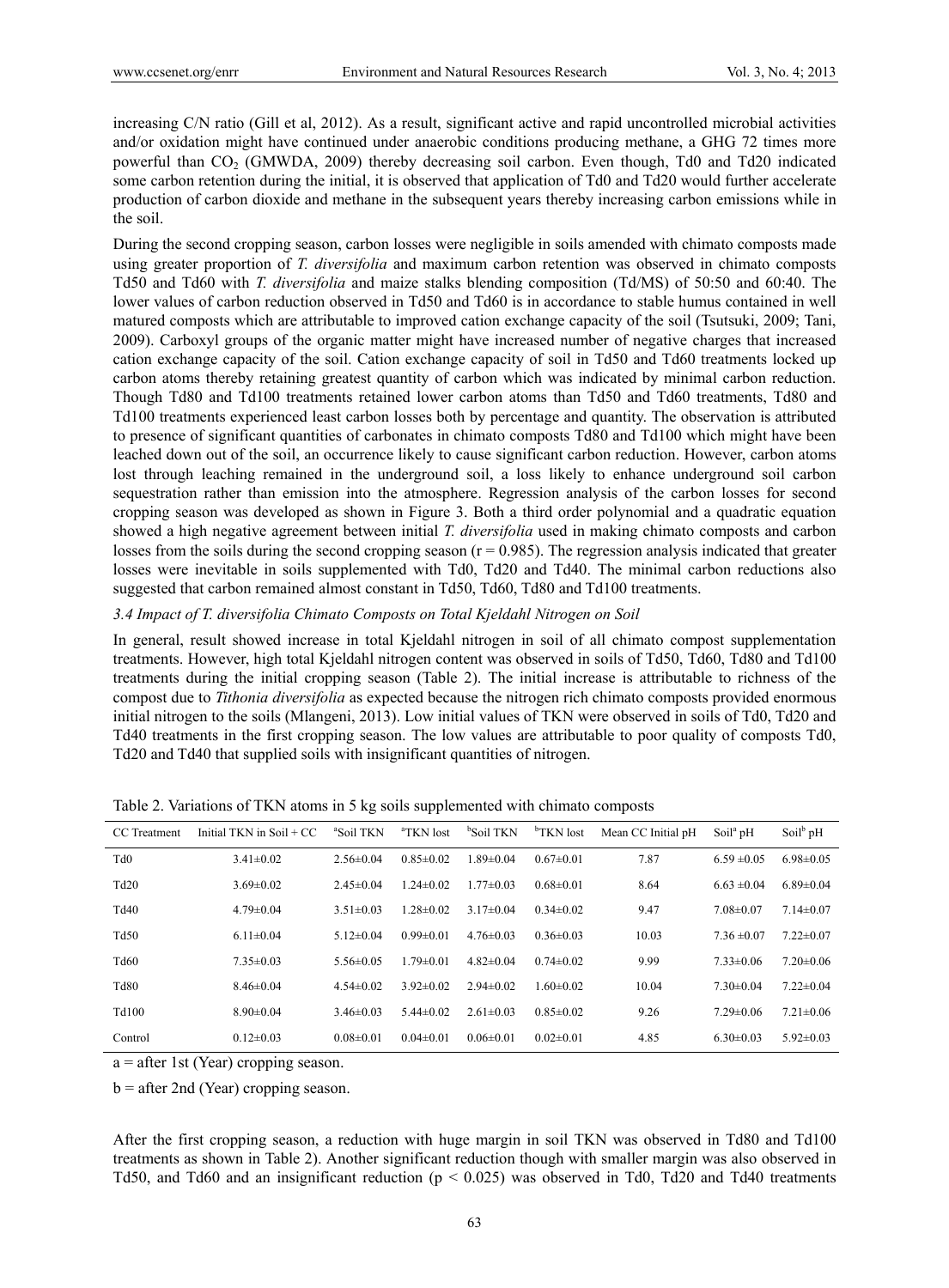(Table 2). The reduction with huge margin in soils of Td80 and Td100 treatments is attributed two effects namely: -1) leaching of water soluble nitrates and ammonium salts because mature composts are characterized as containing high percentage water soluble nitrogen (EPA, 2008; Bernal et al. 1998). Water soluble nitrogen leached out of the top soils and some ammonium volatized (Mlangeni, 2013). -2) plant nutrient uptake- plants used the nitrogen to build its biomass hence the reduction. The significant reduction in TKN observed in soils of Td50 and Td60 treatments were associated to nutrient up-take by plants rather than nitrogen emissions or further decomposition process losses. The composts used in Td50 and Td60 treatments were optimally matured and with less or no nitrogen required further degradation that could emit or volatize significant nitrogen atoms. But most of nitrogen and other water soluble salts were free and available for plant up take. Loss of nitrogen increased C/N ratio which caused nitrogen mineralization to be accelerated (Tsutsuki, 2009; Tani, 2009; Gill et al., 2012) and nitrogen was synthetically utilized to build the crop biomass hence depleting the soil nitrogen. Comparison of soil supplemented with chimato composts and those without crops, revealed significant nitrogen losses. Nitrogen reductions in treatments with no plants suggested that nitrogen losses were incurred through other means other than plant uptake only. Since soil nitrogen losses decreased in increasing order of order of percentage of *T. diversifolia* (Table 2), composts in Td0, Td20 and Td40 treatments might have experienced significant degradation that further generated volatile nitrogen gases that escaped the soils hence the significant reduction. Even though chimato composts Td0, Td20 and Td40 possessed low initial nitrogen, results have shown that its low initial nitrogen was subjected to a continued gradual degradation after the compost was added to the soil (Gill et al, 2012; EPA, 2008; Wu, 2000). The degradation/digestion had a high probability of either being incomplete or proceeding uncontrollably or both. The scene was likely to produce more potent, high and proactive greenhouse gases, methane and nitrous oxides. As previously discussed elsewhere in this paper, methane is 23 times and nitrous oxide is 296 times worse than carbon dioxide and its emissions into the atmosphere while some of the nitrogen species positively affected soil nitrogen content for being plant usable nitrogen. A few nitrogen species might have lost from the soil through leaching. But all these suggested phenomena decreased soil nitrogen content for the following cropping season. However, soil nitrogen content in almost all treatments except the control was observed much higher than their initil soil nitrogen content.

#### *3.5 Effects of pH of Chimato Composts on Soil pH*

Generally upon supplementing the poor soils with *T. diversifolia* chimato composts, significant increase in soil pH was observed ( $p < 0.025$ ). Td50 treatments recorded highest pH values (7.36) followed by Td60 (7.33), Td80 (7.30), and Td40 (7.08) and at the same time Td0 and Td20 resulted in low pH values (6.59 and 6.63 respectively) (table 2). In the following cropping season, insignificant differences were observed in soil pH of Td100 (7.21), Td80 (7.22), Td60 (7.20), Td50 (7.22) and Td40 (7.14) except for Td0 and Td20 which showed significant differences ( $pH = 6.98$  and  $pH = 6.89$  respectively). The observed increase in soil pH could be attributable to proton  $(H^+)$  transfer from acidic soil to composted basic materials whose pH was high (pH = 8.9). Initial soil pH of soil was 4.85 and that of the compost materials was 9.93 (Mlangeni, 2013). The difference observed in Td60, Td80 and Td100 might be explained by neutralization reaction of basic carbonates species with cations present in the soil which include hydrogen protons  $(H<sup>+</sup>)$ . Thus, acid/base neutralization might have occurred since significant amounts of carbonates were expected in Td60, Td80 and Td100 chimato composts which possessed high pH values. High pH values in composts are precursor to high concentration of carbonates (Mlangeni, 2013). On the other hand, lower values of pH in Td0 and Td20 chimato composts decreased carbon mineralization process in soils treated with chimato composts Td0 and Td20 confirming findings of Biala (2011) and Gill et al, (2012) that immature composts produce significant amounts of carbonates in the subsequent years, hence the occurrence further increased soil pH.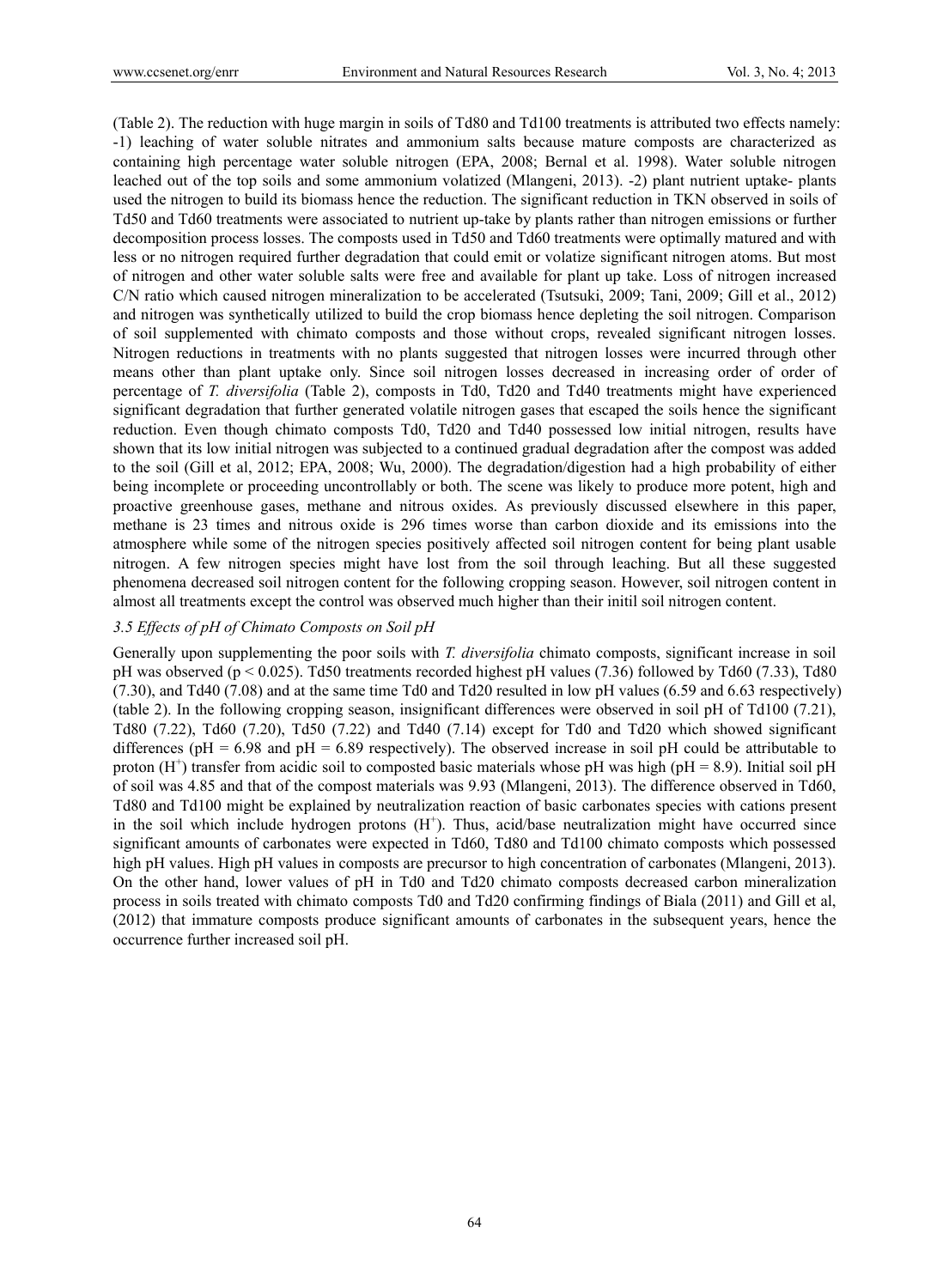#### *3.6 Impact of pH of Chimato Composts on Soil Carbon Retention*



Figure 3. Effect of quantities of *T. diversifolia* on carbon losses



Figure 4. Effect of pH of chimato composts on soil carbon retention

The results have shown pH of chimato composts supplemented into the soils significantly affected soil carbon retention and carbon losses (Figure 3 & Figure 4). Three regresion models were run. All regression analyses have shown that soil pH was negatively related to soil carbon losses and positively related to soil carbon retention ( $R^2 \ge 0.808$ ) after the first cropping season (Figure 3 & Figure 4). The observation indicated that Td100, Td80, Td60 and Td50 chimato compost possessed significant amounts of carbonates and other inorganic substrates that bound and restricted significant carbon atoms from escaping from the soil hence minimal carbon losses. However, both relationships have shown strong correlation and least carbon emissions may have occurred somewhere around pH 6.30 of Td60 and Td50 treatments whose composts possessed initial high pH (pH > 8.3) values. Mature and stable composts produced using larger quantities of *T .diversifolia* are reported to possess large quantities of carbonates which can bind cations such as  $K^+$ ,  $Ca^{2+}$  and  $NH_4^+$ . In addition, chimato composts with  $pH > 8.3$  suggests occurrence of carbonates, it further confirms that Td60 and Td50 with  $pH = 10.03$  and pH = 9.32 respectively may have possessed large quanties of carbonates that may have complexed with metal cations and formed metal chelates such as calcium carbonate or potassium carbonates (ASL, 2010; Onwueme & Sinha, 1991). Such chelates are likely to increase quantity of carbon atoms retained in underground soils thereby reducing soil carbon losses. Therefore, high retention (low carbon loss) could be attributable to such carbonates which is supported by low pH values of soil. Therefore, chimato composts produced using *Tithonia diversifolia/*maize stalks blending ratio of greater than 40% have potential of sequestrating carbon into underground soil through increasing carbon retention as well as reducing of carbon emissions.

#### **4. Conclusion**

The study results have shown that chimato composts made using higher percentage of *T. diversifolia* have greater potential of diverting atmospheric carbon and lock it up into soil, significantly reducing surface soil carbon and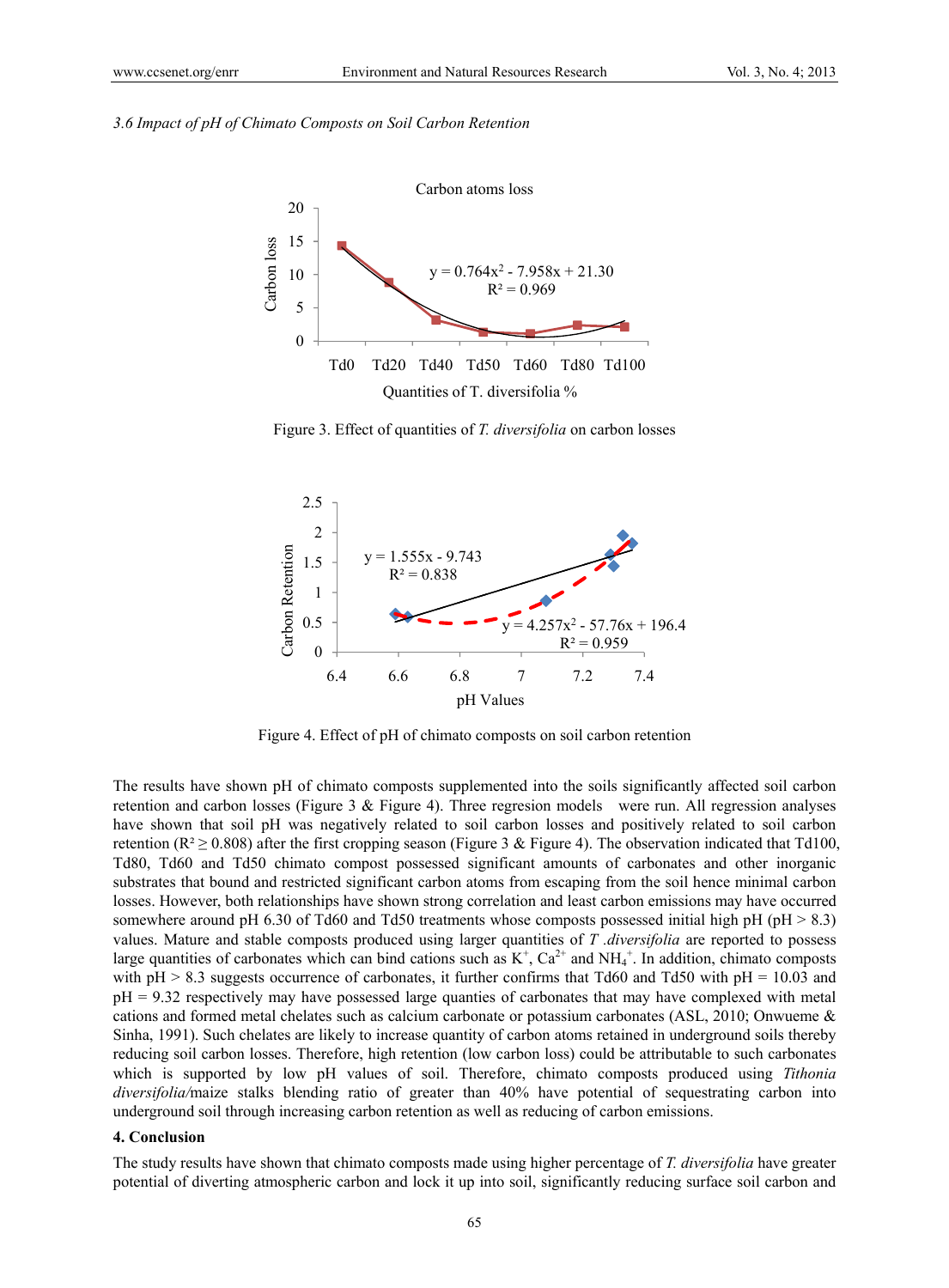its emissions. It has been noted that carbon in soils supplemented with chimato composts produced using blending ratios of TD/MS > 50 is more stable and more resistant to further degradation than those made using using  $TD/MS \leq 40$  which continued to emit carbon into atmosphere. Hence, chimato composts made using blending ratios of TD/MS > 50 significantly reduce soil carbon losses and significantly help mitigate climate change. Therefore, household farmers should be encouraged to supplement their fields with chimato compost prepared by blending *T. diversifolia* to maize stalks with blending ratios of TD/MS > 50 in order to significantly reduce carbon emissions. Therefore, *T. diversifolia* chimato composts have great potential in sequestrating carbon by locking up the carbon into underground hence mitigates climate change. Chimato composts made using blending ratios of TD/MS > 50 also possess high nitrogen content for crop production farmers are expected to welcome its application with minimal resistance. In addition, high pH of *T. diversifolia* chimato composts potentially affect formation of carbonates which may be retained in the soil for longer period of time. Therefore, application well matured *T. diversifolia* chimato composts should be encouraged among smallholder farmers for soil-building, enhancing soil alkalinity and enhancing soil carbon stability which are essential for soil enrichment as well as sequestrating carbon into underground soil.

#### **Acknowledgments**

I express my profound gratitude to Leadership for Development (Southern and Eastern Africa) (LEAD –SEA) and Natural Resources College (NRC) for the financial support and academic interests in the studies.

#### **References**

- Bernal, M., Sanchez-Mondero, M., Paredes, C., & Roig, A. (1998). Carbon mineralization from organic wastes at different composting stages during their incubation with soil. *Agriculture, Ecosystems & Environment. 69*(3), 175-189. http://dx.doi.org/10.1016/S0167-8809(98)00106-6
- Biala, J. (2011). The benefits of using compost for mitigating climate change. *Department of Environment, Climate Change and Water NSW*. DECCW 2011/0171. Retrieved from http://www.environment.nsw.gov.au
- Californian Against Waste (CAW). *Composting: A Greenhouse Gas Mitigation Measure*. Retrieved from http://www.cawrecycles.org/issues/ghg/compost
- California Compost Quality Council (CCQC). (2001). *Compost maturity index*. Nevada City, Canada: California Compost Quality Council. Retrieved from http://www.epa.gov/compost/pubs/ca-index.pdf
- US Environmental Protection Agency (EPA). (2008). *Municipal Solid Waste Generation, Recycling, and Disposal in the United States: Facts and Figures for 2007*. Washington, DC: U.S. Environmental Protection Agency, Office of Solid Waste and Emergency Response. Retrieved from http://www.epa.gov/epawaste/ nonhaz/municipal/pubs/msw
- Francou, C., Lineres, M., Derenne, S., Willio‐Poitrenaud, M., & Houot, S. (2008). Influence of green waste, biowaste and paper‐cardboard initial ratios on organic matter transformations during composting. *Bioresource Technology, 99*(18), 8926-8934. http://dx.doi.org/10.1016/j.biortech.2008.04.071
- Gill, R. A., Anderson, L.J., Polley, H. W., Johnson, H. B., & Jackson, R. B. (2006). Potential nitrogen constraints on soil carbon sequestration under low and elevated atmospheric CO2. *Ecology, 87*(1), 41-52. http://dx.doi.org/10.1890/04-1696
- Global Repair (GR). (2013). Greenhouse gas emissions & aerobic compost facts. Retrieved from http://www.globalrepair.ca/Greenhouse gas emissions.htm
- Greater Manchester Waste Disposal Authority (GMWDA). (2009). *Climate Change Action Plan 2009-2012*. Retrieved from http://www.gmwda.gov.uk
- Jeffery, G. H., Bassett, J., Mendham, J., & Denney, R. C. (1989). *Vogel's textbook of quantitative chemical analysis* (5th Ed.). New York: Longman.
- Mlangeni, A. N. J. T. (2013). Effect of Tithonia Diversifolia on Compost Pile Heat Built-up and Physico-Chemical Quality Parameters of Chimato Compost. *Environment and Natural Resources Research, 3*(3) 63-70. http://dx.doi.org/10.5539/enrr.v3n3p63
- Olabode, O. S., Ogunyeni, S., Akanbi, W. B., Adesina, G. O., & Babajide, P. A. (2007). Evaluation of *Tithonia Diversifolia* (Hemsl): A gray for soil improvement. *World Journal of Agricultural Sciences, 3*(4), 503-507.
- Prochnow, L. I., Kiehl, J. C., Pismel, F. S., & Corrente, J. E. (1995). Controlling ammonia losses during manure composting with the addition of phosphogypsum and simple superphosphate. *Scientia Agricola, 52*(2). http://dx.doi.org/10.1590/S0103-90161995000200024